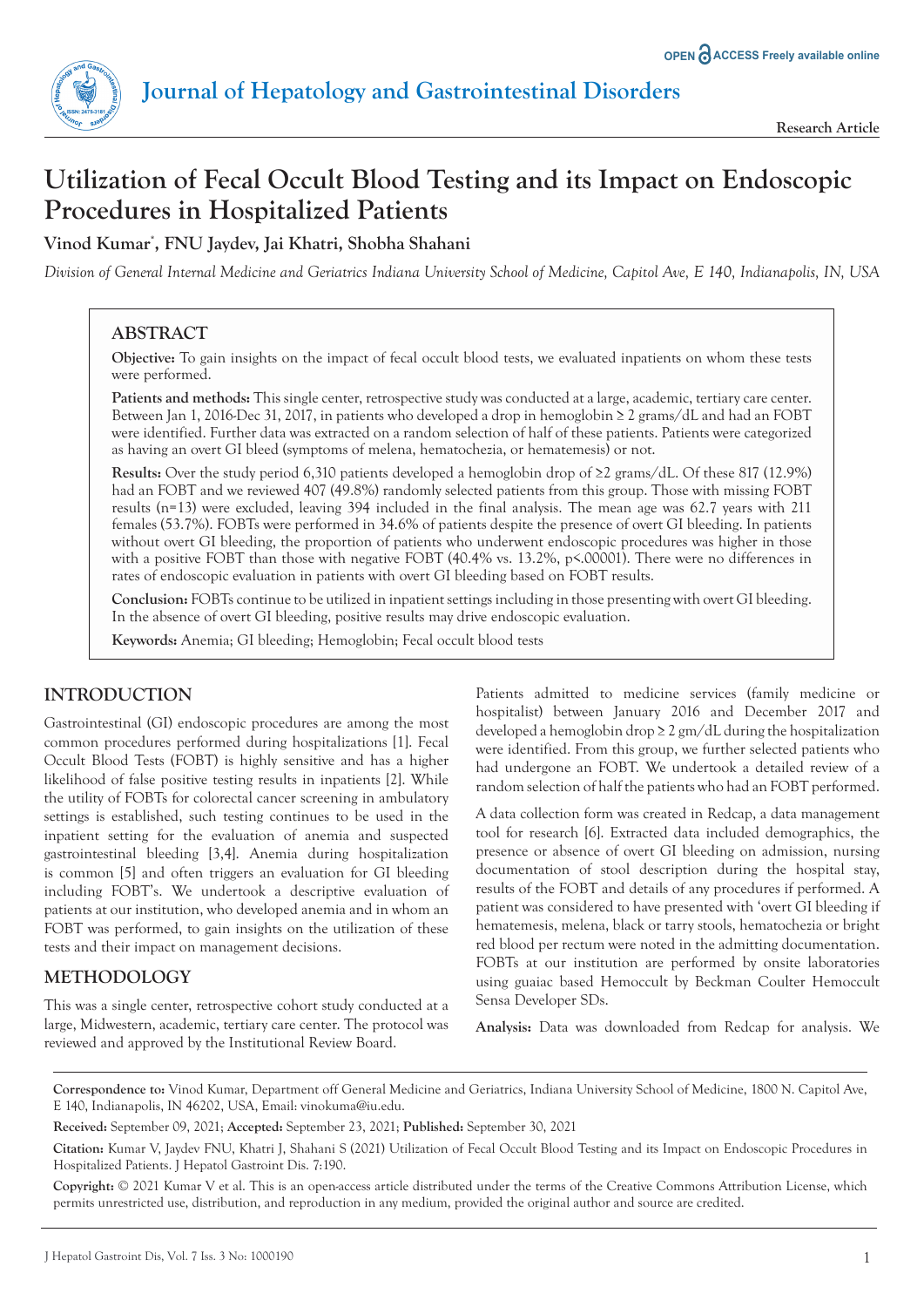compared patients who presented with and without overt GI bleed based on the results of the FOBT (positive or negative) and whether an endoscopic procedure was performed. Descriptive analyses were collated. Categorical variables were compared using the chisquare test or the Fisher's Exact test while continuous variables were analyzed utilizing the Student's t-test. A p-value <0.05 was considered to be statistically significant.

### **RESULTS**

Over the study period 6,310 patients were admitted to the family medicine or hospital medicine services and developed a hemoglobin drop of  $\geq 2$  grams/dL. Of these, 817 (12.9%) underwent an FOBT and we reviewed 407 (49.8%) randomly selected patients from this group. FOBT results were missing for 13 patients who were excluded from further analysis. Here we present results for the 394 patients evaluated and included in the final data analysis (Supplementary Figure 1).



 The mean age of the sample was 62.7 years with a slightly higher number of females (n=211, 53.7%) than males (n=183, 46.3%). The mean length of stay was 12.7 days. More than a third (n=136, 34.6%) had overt GI bleeding symptoms noted in the admission documentation with melena being the most common symptom (n=78, 57.3%). Concordance between objective stool descriptions noted by bedside nursing and expected stool appearance based on the admitting symptoms was poor-less than half (n=66, 48.5%) of those presenting with overt GI bleeding by history had stool described as melena or hematochezia in nursing notes (Table 1).

**Table 1:** Demographics of patients.

| Characteristic                                               | $N$ $\left(\% \right)$ |  |  |
|--------------------------------------------------------------|------------------------|--|--|
| Total                                                        | 394                    |  |  |
| Mean age (years)                                             | 62.7 range 18-99       |  |  |
| Gender                                                       |                        |  |  |
| Female                                                       | 211 (53.7%)            |  |  |
| Male                                                         | 183 (46.3%)            |  |  |
| Mean lowest recorded hemoglobin<br>$(gm/dL)^*$               | 8.2                    |  |  |
| Mean length of stay (days)                                   | 12.7                   |  |  |
| Had overt GI bleed                                           | 136 (34.6%)            |  |  |
| Presenting symptoms of GI bleed from admission documentation |                        |  |  |
| Melena                                                       | 78 (57.3%)             |  |  |

#### **Kumar V et al. OPEN ACCESS Freely available online**

| Hematochezia                                                                               | 40 (29.4%) |  |  |
|--------------------------------------------------------------------------------------------|------------|--|--|
| Hematemesis                                                                                | 32 (23.5%) |  |  |
| Coffee ground emesis                                                                       | 12 (8.8%)  |  |  |
| Objective description of stool by nursing documentation                                    |            |  |  |
| No description                                                                             | 150 (38%)  |  |  |
| Melena or hematochezia in those<br>presenting with overt GI bleed                          | 66 (48.5%) |  |  |
| Normal stools in those presenting<br>with overt GI bleed                                   | 23 (16.9%) |  |  |
| *for those undergoing endoscopy lowest pre procedural haemoglobin<br>GI: gastrointestinal. |            |  |  |

FOBT results were positive in 207 (52.5%) patients with higher positivity rates in those presenting with overt GI bleeding compared to those without overt GI bleeding symptoms (79.4% vs. 38.5%, p<.00001). The proportion of those who underwent endoscopic evaluation was higher in those who presented with symptoms of overt GI bleeding than those who did not (83% vs. 23.6%, p<.00001).

In patients who did not present with overt GI bleeding symptoms, the proportion of patients who underwent endoscopic procedures was higher in those with a positive FOBT than those whose FOBT was negative (40.4% vs. 13.2%, p<.00001) The diagnostic yield of the endoscopic procedure was also higher in patients without overt GI bleeding and positive FOBT testing vs. negative FOBT testing (65% vs. 33% p=.02). Conversely, in patients presenting with symptoms of overt GI bleeding, no differences in rates of endoscopic evaluation or diagnostic yields were noted based on FOBT results (Table 2).

**Table 2:** Outcomes based on FOBT testing result.

|                                      |                        | Patients without overt GI bleed<br>$N=258(65.3\%)$ | Patients with overt GI<br>hleed<br>$N=136(34.6\%)$ |                          |                             |         |
|--------------------------------------|------------------------|----------------------------------------------------|----------------------------------------------------|--------------------------|-----------------------------|---------|
|                                      | FOBT +ve FOBT -ve      |                                                    | p value                                            | FOBT<br>$+ve$            | FOBT<br>-ve                 | p value |
| Total                                | 99 (38.5%) 159 (61.6%) |                                                    |                                                    | 108                      | 28<br>$(79.4\%)$ $(20.5\%)$ |         |
| Endoscopic<br>evaluation<br>occurred |                        | 40(40.4%) 21 (13.2%) <0.00001                      |                                                    |                          | 91 22<br>(84%) (78.5%)      | 0.47    |
| Source<br>found if<br>scoped         | 26 (65%) 7 (33%)       |                                                    | 0.02                                               | 84 18<br>(92.3%) (81.8%) |                             | 0.14    |

Among the 174 patients who underwent endoscopic evaluation, the most common procedure performed was upper GI endoscopy (n=150). In patients with or without overt GI bleeding on presentation, the most common pathologies found were gastric ulcers, duodenal ulcers and gastritis (Table 3).

**Table 3:** Description of sources found on endoscopy.

|                       | Without overt GI<br>bleed $(n=33)$ | With overt GI bleed<br>$(n=102)$ |  |  |
|-----------------------|------------------------------------|----------------------------------|--|--|
| Gastric ulcer         | $10(30.3\%)$                       | 32 (31.4%)                       |  |  |
| Duodenal ulcer        | 10 (30.3%)                         | 18 (17.6%)                       |  |  |
| Gastritis             | 8 (24.2%)                          | 19 (18.6%)                       |  |  |
| Esophagitis           | $6(18.2\%)$                        | 12 (11.7%)                       |  |  |
| Hemorrhoids           | $6(18.2\%)$                        | 11 (10.7%)                       |  |  |
| Diverticular bleeding | 2(6%)                              | 11 (10.7%)                       |  |  |
| Others                | 2(6%)                              | $16(15.6\%)$                     |  |  |
| Polyps                | 2(6%)                              | $1(0.9\%)$                       |  |  |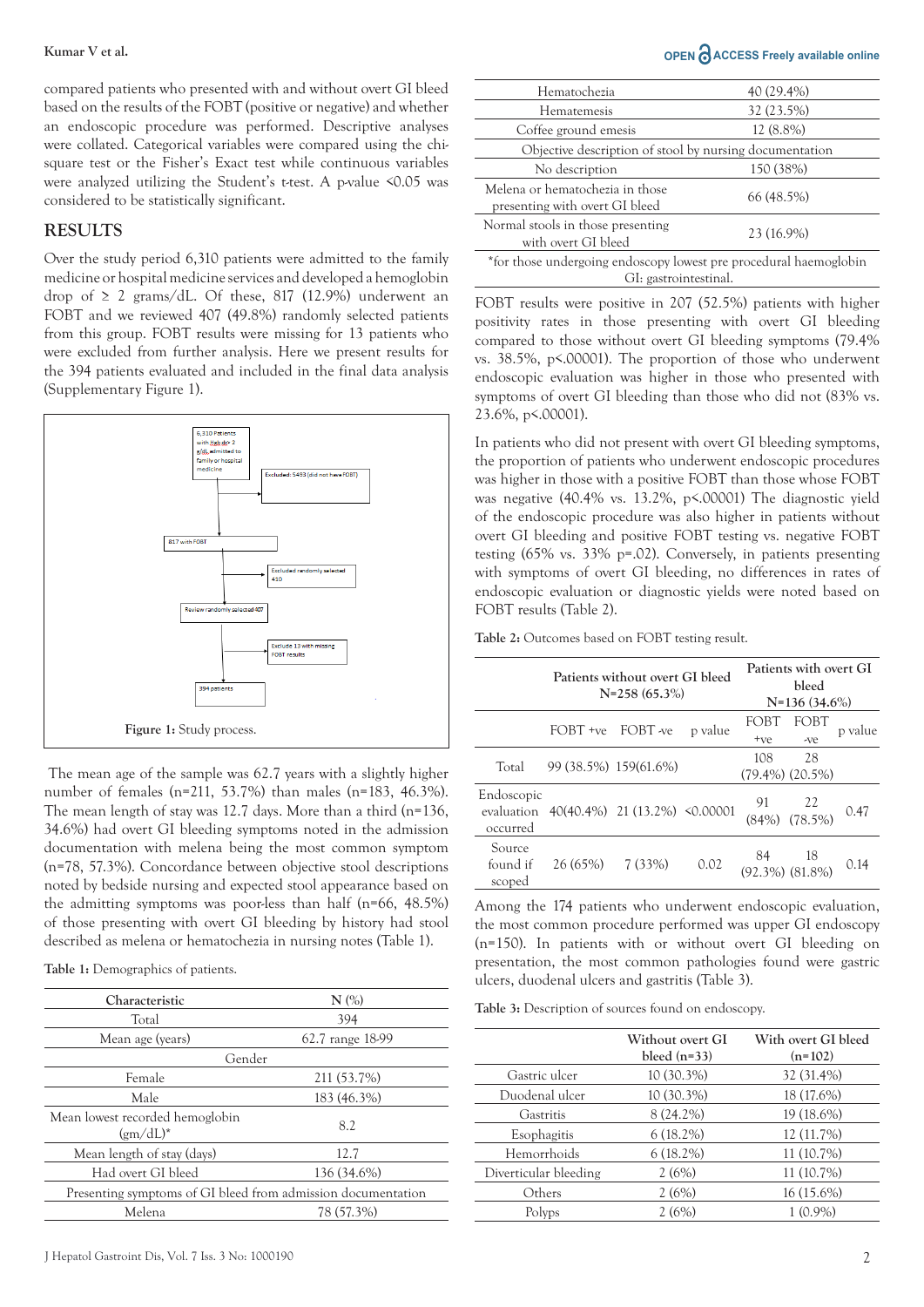| LGI-Malignancy                                                  | 2(6%) |                  |  |  |
|-----------------------------------------------------------------|-------|------------------|--|--|
| <b>AVM-UGI</b>                                                  | 1(3%) | $7(6.8\%)$       |  |  |
| AVM-LGI                                                         | 1(3%) | $\left( \right)$ |  |  |
| Esophageal varices                                              |       | $9(8.8\%)$       |  |  |
| Gastric Varices                                                 |       | $3(2.9\%)$       |  |  |
| UGI-Malignancy                                                  |       | $2(1.9\%)$       |  |  |
| Abbreviations: LGI: Lower Gastro-Intestinal; AVM: Arteriovenous |       |                  |  |  |
| Malformation;                                                   |       |                  |  |  |
| UGI: Upper Gastro-Intestinal.                                   |       |                  |  |  |
|                                                                 |       |                  |  |  |

In comparing patients based on their endoscopic evaluation status, the mean hemoglobin was noted to be lower among those who underwent endoscopic evaluation, whether they presented with symptoms of overt GI bleeding or not. In those presenting with overt GI bleeding, the mean length of stay was shorter among those who underwent endoscopic evaluation (Table 4).

**Table 4:** Characteristics of patients based on endoscopy status.

|                                       | Patients without overt<br>GI bleed<br>$N=257(65.3\%)$ |                            |      | Patients with overt GI<br>bleed<br>$N=136(34.6\%)$ |                  |         |
|---------------------------------------|-------------------------------------------------------|----------------------------|------|----------------------------------------------------|------------------|---------|
|                                       | Scoped                                                | Not<br>scoped              |      | p-value Scoped                                     | Not<br>scoped    | p-value |
| Total                                 | 61                                                    | 196<br>$(23.7\%) (76.3\%)$ |      | 113<br>(83%)                                       | 23<br>$(16.9\%)$ |         |
| Mean age                              | 64.2                                                  | 63                         | 0.49 | 61.8                                               | 59.9             | 0.3     |
| Mean lowest<br>hemoglobin (gm/<br>dL) | 7.2                                                   | 8.8                        | 0.02 | 7.6                                                | 8.6              | 0.02    |
| Mean length of stay<br>(days)         | 15.5                                                  | 14.2                       | 0.24 | 8.1                                                | 12.5             | 0.04    |

### **DISCUSSION**

The current guidelines by the American Gastroenterology Association suggest that fecal occult blood tests should only be used to screen for colorectal cancer (CRC) in average risk, asymptomatic outpatients [7-9]. As a non-invasive, easily administered and relatively inexpensive test, the FOBT has become a frequently used screening modality for CRC screening across the world [10-12]. However, the widespread availability of FOBTs has also resulted in their use beyond their sole validated purpose for CRC screening [13,14]. Despite little or no evidence to support the utility of FOBTs in hospitalized patients, studies demonstrate continued inappropriate use in inpatient settings [15-17]. Notably, FOBTs are frequently used in the evaluation of anaemia in hospital settings and we focused our investigation in this population [3,17,18]. While differences in inclusion criteria make it difficult to assess the prevalence of this practice, in our sample, 12.9% (n=817) of patients who developed a drop in hemoglobin >2 g/dl underwent an FOBT. Most patients (65.3%) did not have over GI bleeding. Concomitant use of certain medications (e.g., acetylsalicylic acid, non-steroidal anti-inflammatory agents, Vitamin C, selective serotonin reuptake inhibitors) and certain foods (e.g., red meat, broccoli, turnips and radishes) can interfere with FOBTs and result in false positive results [19,20]. Both anemia and the invalidators of FOBTs are common during hospitalization [4]. Given the potential consequences of exposing patients to the risk of unnecessary endoscopic procedures, clinicians should carefully consider the multiple causes of hospital acquired anemia, including blood draws, medications, and bone marrow suppression secondary to acute infections and illness before reflexive ordering of an FOBT [21,22].

The use of FOBTs in the setting of overt GI bleeding is also problematic. Rationally, the presence of overt blood should preclude the need for testing for occult blood. Rates of FOBTs performed in the context of overt GI bleed range from 5%-23% [3,23]. In our sample, 34.6% of those who had FOBTs performed in the setting of a drop in hemoglobin had a history consistent with GI bleed. We also noted a mismatch between the documentation of symptoms consistent with a GI bleed and nursing documentation of stool appearance although this may be limited by the absence of documentation in more than half the cases evaluated. Limitations in stool documentation in addition to possible under-utilization of digital rectal examinations to confirm histories may drive inappropriate FOBTs [18,19]. Understanding these drivers of potentially inappropriate testing may help us improve processes and practices.

Previous reports have described variable impacts of FOBT results on subsequent management including delays in care while awaiting testing results, no changes in management and increases in endoscopic procedures [3,4,18,23]. We evaluated patients with and without symptoms of overt GI bleeding separately and found that FOBT results were associated with subsequent endoscopic procedures only in those without overt GI bleeding where those with a positive FOBT result were more likely to undergo endoscopic evaluation. No association was noted between FOBT results and endoscopy rates in patients with overt GI bleeding. Clinicians may appropriately disregard negative test results when the history is strongly suggestive of a GI bleed but when faced with diagnostic uncertainty, positive FOBT results may lead to confirmation bias and subsequent endoscopic evaluation. We also noted that those with lower hemoglobin values were more likely to have undergone endoscopy regardless of symptoms of GI bleeding. It is likely that clinicians weigh the degree of anemia heavily in their decision to pursue diagnostic endoscopic evaluation [24]. Further study of the interplay between FOBT results, the degree of anemia, subsequent endoscopies and outcomes will help clinicians understand their own cognitive processes and decrease the risk of potentially avoidable procedures.

Interestingly, among patients without overt GI bleeding, we found a higher diagnostic yield from endoscopic procedures with positive FOBT results compared to those with negative FOBTs. The most common pathology found in patients without overt GI bleeding was gastric and duodenal ulcers. It is possible that these lesions bleed intermittently without reaching the threshold of overt GI bleeding [18]. These findings raise the question of whether there are selected clinical scenarios in which FOBTs in the inpatient setting may be helpful.

Our work has certain limitations. It is a single center's experience, and our findings may not be generalizable. We assigned patients to the category of overt GI bleed based on the symptoms documented rather than findings on a digital rectal exam. We started with patients who developed a drop in haemoglobin and therefore cannot comment on inpatient FOBT use driven by other causes. Since this is a retrospective observational study, involving smaller number of patients, we could not do cost-effective analysis.

#### **CONCLUSION**

FOBTs continue to be utilized in inpatient settings for the evaluation of anemia and in those with overt GI bleeding. Understanding the drivers of FOBTs in the inpatient setting, including limitations in